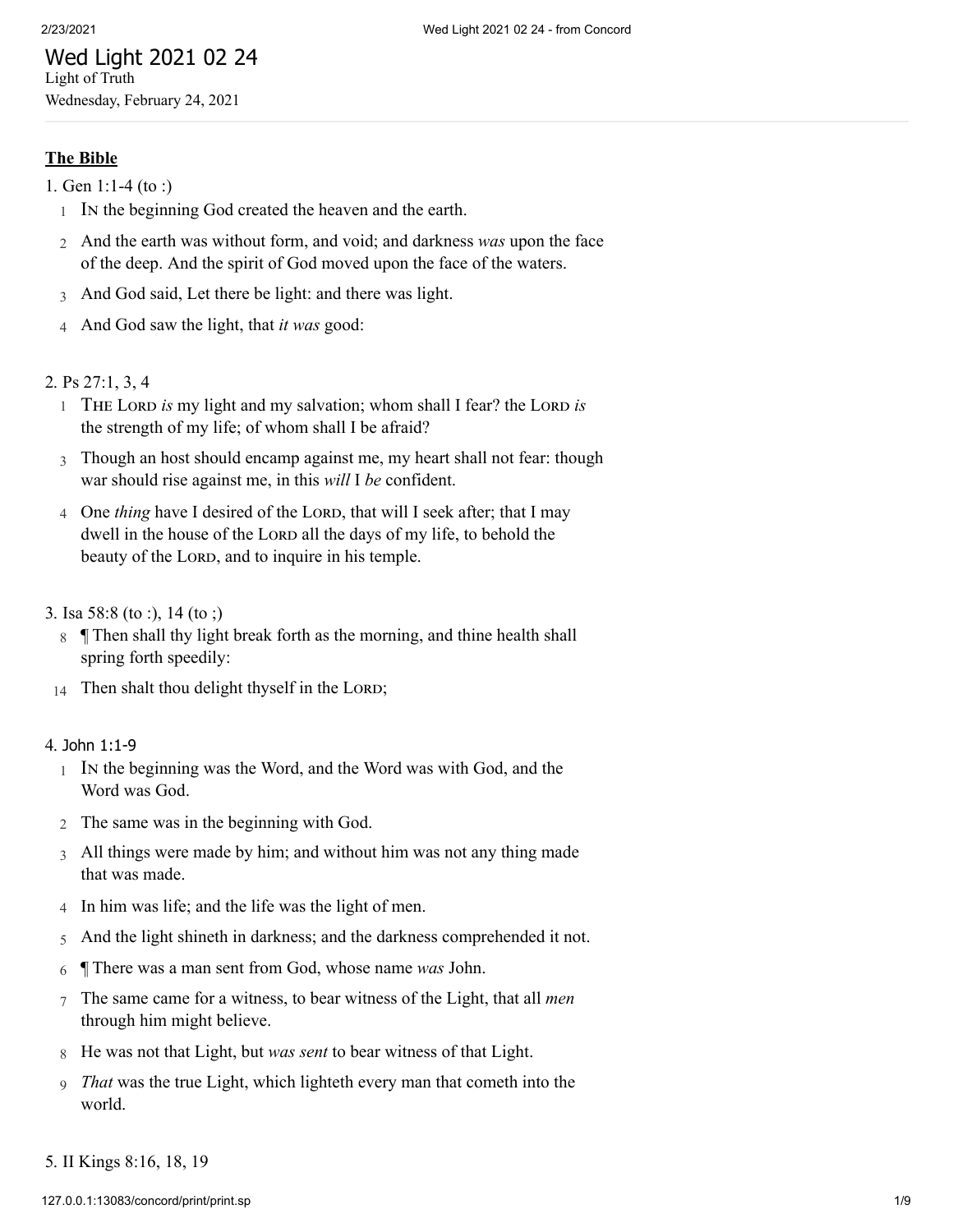.

.

¶ And in the fifth year of Joram the son of Ahab king of Israel,

- 16 Jehoshaphat *being* then king of Judah, Jehoram the son of Jehoshaphat king of Judah began to reign.
- 18 And he walked in the way of the kings of Israel, as did the house of Ahab: for the daughter of Ahab was his wife: and he did evil in the sight of the LORD.
- 19 Yet the LORD would not destroy Judah for David his servant's sake, as he promised him to give him alway a light, *and* to his children.

16 Jehoram son of King Jehoshaphat of Judah began to rule over Judah in the fifth year of the reign of Joram son of Ahab, king of Israel. 18 But Jehoram followed the example of the kings of Israel and was as wicked as King Ahab, for he had married one of Ahab's daughters. So Jehoram did what was evil in the Lord's sight. 19 But the Lord did not want to destroy Judah, for he had promised his servant David that his descendants would continue to rule, shining like a lamp forever.

## 6. [Matt. 3:13-17](http://www.concordworks.com/citation/Matt.%203:13-17)

- 13 Then cometh Jesus from Galilee to Jordan unto John, to be baptized of him.
- 14 But John forbad him, saying, I have need to be baptized of thee, and comest thou to me?
- 15 And Jesus answering said unto him, Suffer *it to be so* now: for thus it becometh us to fulfil all righteousness. Then he suffered him.
- 16 And Jesus, when he was baptized, went up straightway out of the water: and, lo, the heavens were opened unto him, and he saw the Spirit of God descending like a dove, and lighting upon him:
- 17 And lo a voice from heaven, saying, This is my beloved Son, in whom I am well pleased.

## 7. [John 9:1-7 as](http://www.concordworks.com/citation/John%209:1-7%20as)

- 1 as *Jesus* passed by, he saw a man which was blind from *his* birth.
- 2 And his disciples asked him, saying, Master, who did sin, this man, or his parents, that he was born blind?
- 3 Jesus answered, Neither hath this man sinned, nor his parents: but that the works of God should be made manifest in him.
- 4 I must work the works of him that sent me, while it is day: the night cometh, when no man can work.
- 5 As long as I am in the world, I am the light of the world.
- 6 When he had thus spoken, he spat on the ground, and made clay of the spittle, and he anointed the eyes of the blind man with the clay,
- 7 And said unto him, Go, wash in the pool of Siloam, (which is by interpretation, Sent.) He went his way therefore, and washed, and came seeing.

<sup>#5</sup> New Living Translation:  $\bullet$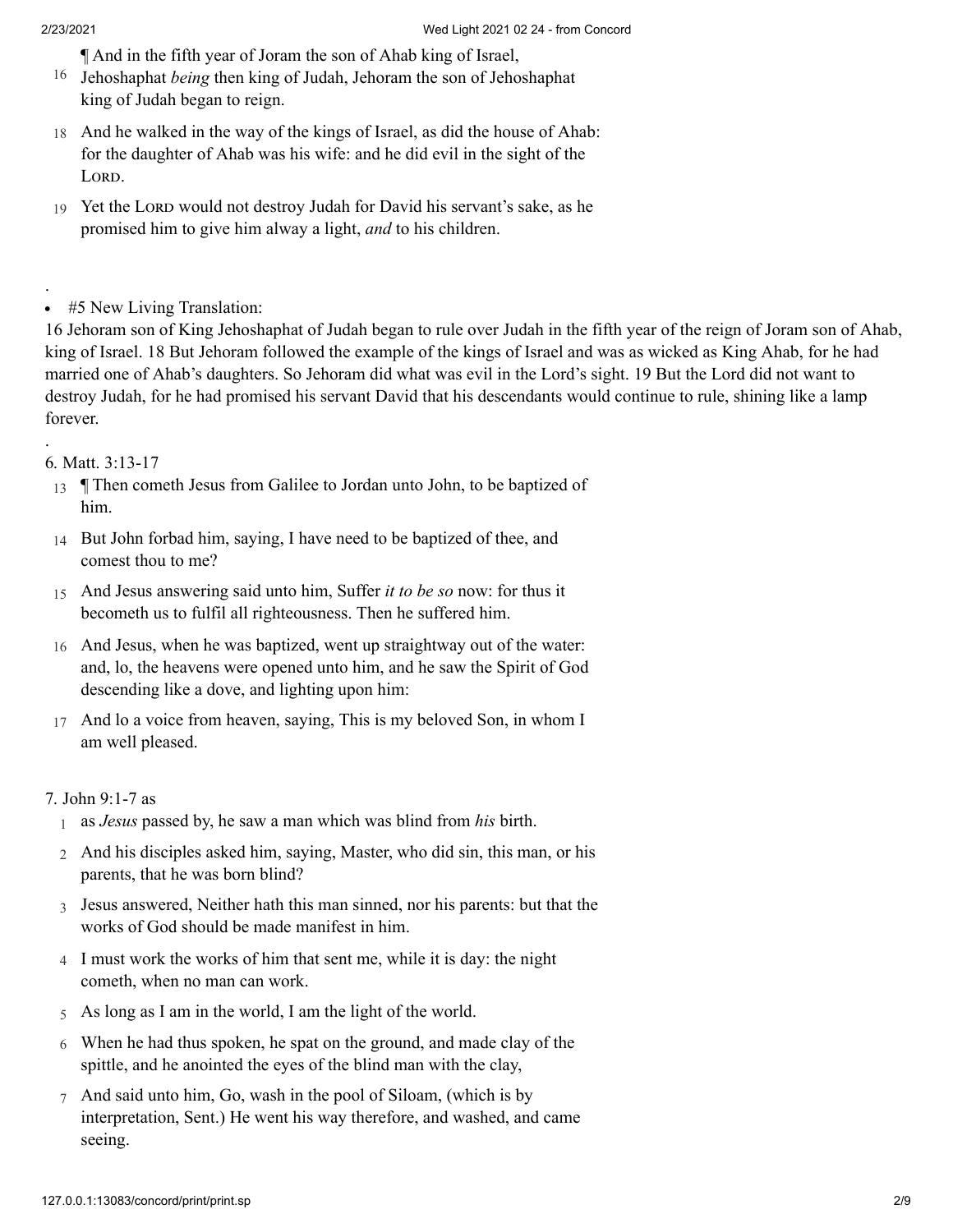#### 8. Ps. [97:11,](http://www.concordworks.com/citation/Ps.%2097:11,%2012) 12

- 11 Light is sown for the righteous, and gladness for the upright in heart.
- 12 Rejoice in the LORD, ye righteous; and give thanks at the remembrance of his holiness.

#### 9. Ps [18:28](http://www.concordworks.com/citation/Ps%2018:28)

28 For thou wilt light my candle: the LORD my God will enlighten my darkness.

#### 10. [Matt](http://www.concordworks.com/citation/Matt%204:12) 4:12

12 ¶ Now when Jesus had heard that John was cast into prison, he departed into Galilee;

## 11. Matt 5:1, 2, 8, [14-16](http://www.concordworks.com/citation/Matt%205:1,%202,%208,%2014-16)

- 1 AND seeing the multitudes, he went up into a mountain: and when he was set, his disciples came unto him:
- 2 And he opened his mouth, and taught them, saying,
- 8 Blessed *are* the pure in heart: for they shall see God.
- 14 Ye are the light of the world. A city that is set on an hill cannot be hid.
- 15 Neither do men light a candle, and put it under a bushel, but on a candlestick; and it giveth light unto all that are in the house.
- 16 Let your light so shine before men, that they may see your good works, and glorify your Father which is in heaven.

#### 12. [Matt](http://www.concordworks.com/citation/Matt%206:22) 6:22

 $22$  The light of the body is the eye: if therefore thine eye be single, thy whole body shall be full of light.

## 13. [Rom. 13:12](http://www.concordworks.com/citation/Rom.%2013:12)

12 The night is far spent, the day is at hand: let us therefore cast off the works of darkness, and let us put on the armour of light.

#### 14. [Eph 5:8, 11, 13 all, 14](http://www.concordworks.com/citation/Eph%205:8,%2011,%2013%20all,%2014)

- 8 For ye were sometimes darkness, but now *are ye* light in the Lord: walk as children of light:
- 11 And have no fellowship with the unfruitful works of darkness, but rather reprove *them*.
- 13 all things that are reproved are made manifest by the light: for whatsoever doth make manifest is light.
- 14 Wherefore he saith, Awake thou that sleepest, and arise from the dead, and Christ shall give thee light.
- 15. [Isa 60:1-4 \(to 1st :\)](http://www.concordworks.com/citation/Isa%2060:1-4%20(to%201st%20:))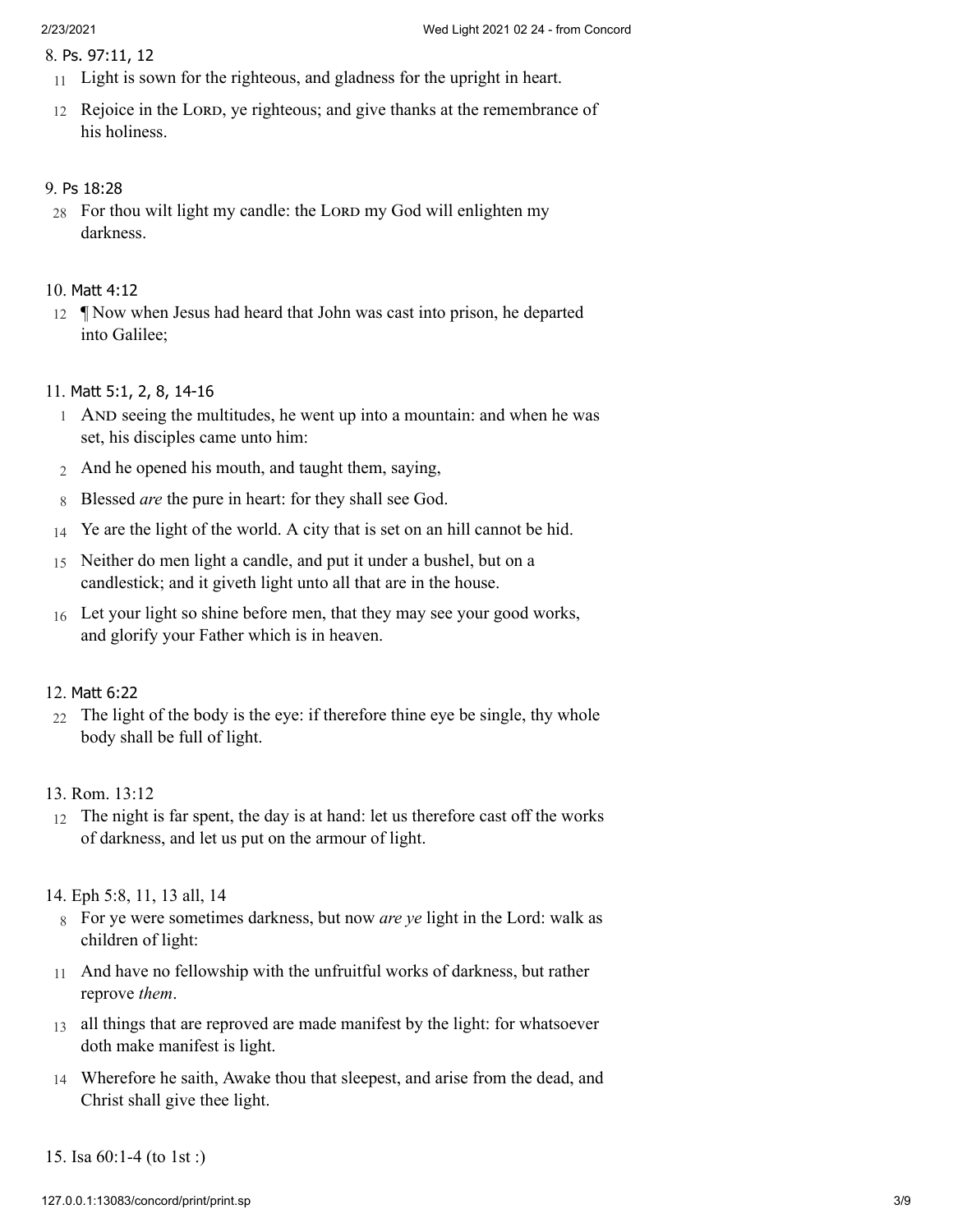ARISE, shine; for thy light is come, and the glory of the LORD is risen

- 1 upon thee.
- 2 For, behold, the darkness shall cover the earth, and gross darkness the people: but the LORD shall arise upon thee, and his glory shall be seen upon thee.
- 3 And the Gentiles shall come to thy light, and kings to the brightness of thy rising.
- 4 Lift up thine eyes round about, and see:

## 16. [John 8:12](http://www.concordworks.com/citation/John%208:12)

12 ¶ Then spake Jesus again unto them, saying, I am the light of the world: he that followeth me shall not walk in darkness, but shall have the light of life.

## **Science and Health with Key to the Scriptures by Mary Baker Eddy**

- 1. [SH 255:3-6](http://www.concordworks.com/citation/SH%20255:3-6)
	- "Let there be light,"

is the perpetual demand of Truth and Love, changing chaos into order and discord into the

6 music of the spheres.

## 2. SH [72:9-13](http://www.concordworks.com/citation/SH%2072:9-13%20As) As

As 9

> light destroys darkness and in the place of darkness all is light, so (in absolute Science) Soul, or God,

is the only truth-giver to man. Truth de‐ stroys mortality, and brings to light immortality. 12

## 3. [SH 503:18-14](http://www.concordworks.com/citation/SH%20503:18-14)

*Genesis* i. 3. And God said, Let there be light: and there was light. 18

Immortal and divine Mind presents the idea of God:

- *first,* in light; *second,* in reflection; *third,* in spiritual and immortal forms of beauty and goodness. But this Mind creates no element nor symbol of 21
- discord and decay. God creates neither erring thought, mortal life, mutable truth, nor variable love. 24

*Genesis* i. 4. And God saw the light, that it was good: and God divided the light from the darkness. 27

God, Spirit, dwelling in infinite light and harmony

- 504:1 from which emanates the true idea, is never reflected by aught but the good.
- *Genesis* i. 5. And God called the light Day, and the darkness He called Night. And the evening and the morn-3

Spirits obsolete

Mind's idea faultless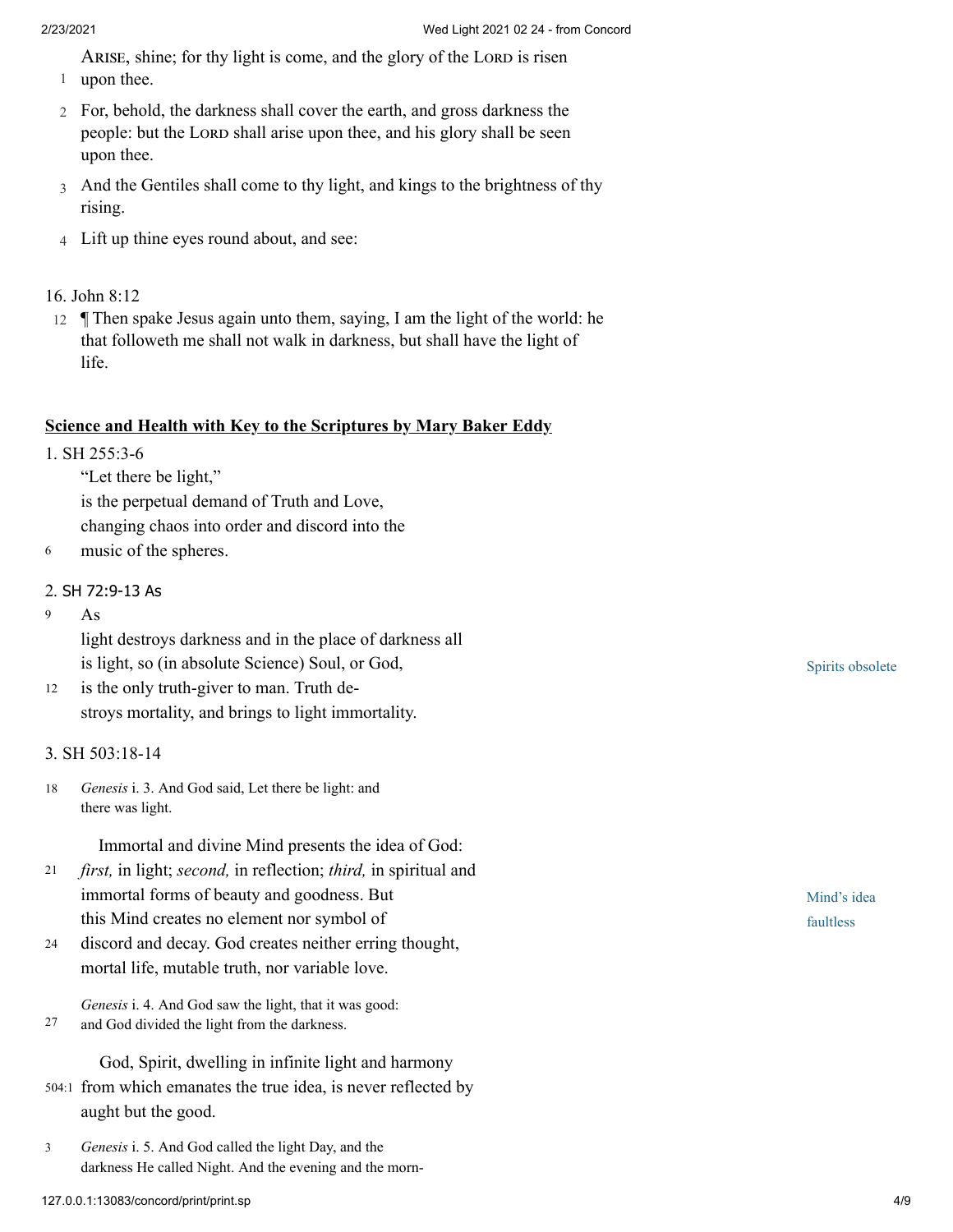ing were the first day.

- All questions as to the divine creation being both spiritual and material are answered in this passage, for though solar beams are not yet included in 6
- the record of creation, still there is light. This light is not from the sun nor from volcanic flames, but it is the revelation of Truth and of spiritual ideas. This 9
- also shows that there is no place where God's light is not seen, since Truth, Life, and Love fill immensity and are ever-present. 12

#### 4. [SH 191:13](http://www.concordworks.com/citation/SH%20191:13)

Thus the whole

earth will be transformed by Truth on its pinions of light,

15 chasing away the darkness of error.

#### 5. [SH 557:18](http://www.concordworks.com/citation/SH%20557:18)

#### Divine

Science rolls back the clouds of error with the light of Truth, and lifts the curtain on man as never born and as

21 never dying, but as coexistent with his creator.

#### 6. SH [42:6-8](http://www.concordworks.com/citation/SH%2042:6-8)

## Death

will be found at length to be a mortal dream, which comes in darkness and disappears with the light.

## 7. [SH 293:28](http://www.concordworks.com/citation/SH%20293:28)

Christian Science

brings to light Truth and its supremacy, universal har‐

mony, the entireness of God, good, and the nothingness of evil. 30

## 8. [SH 215:12-21](http://www.concordworks.com/citation/SH%20215:12-21)

Whatever is governed by God, is never for an instant deprived of the light and might of intelligence and Life.

- We are sometimes led to believe that darkness is as real as light; but Science affirms darkness to be only a mortal sense of the absence of light, at the coming of 15
- which darkness loses the appearance of reality. So sin and sorrow, disease and death, are the suppositional absence of Life, God, and flee as phantoms of error before 18
- truth and love. 21

#### 9. [SH 240:7](http://www.concordworks.com/citation/SH%20240:7)

Suns and planets teach grand lessons. The stars make night beautiful, and the leaflet turns natLight preceding the sun

Light and darkness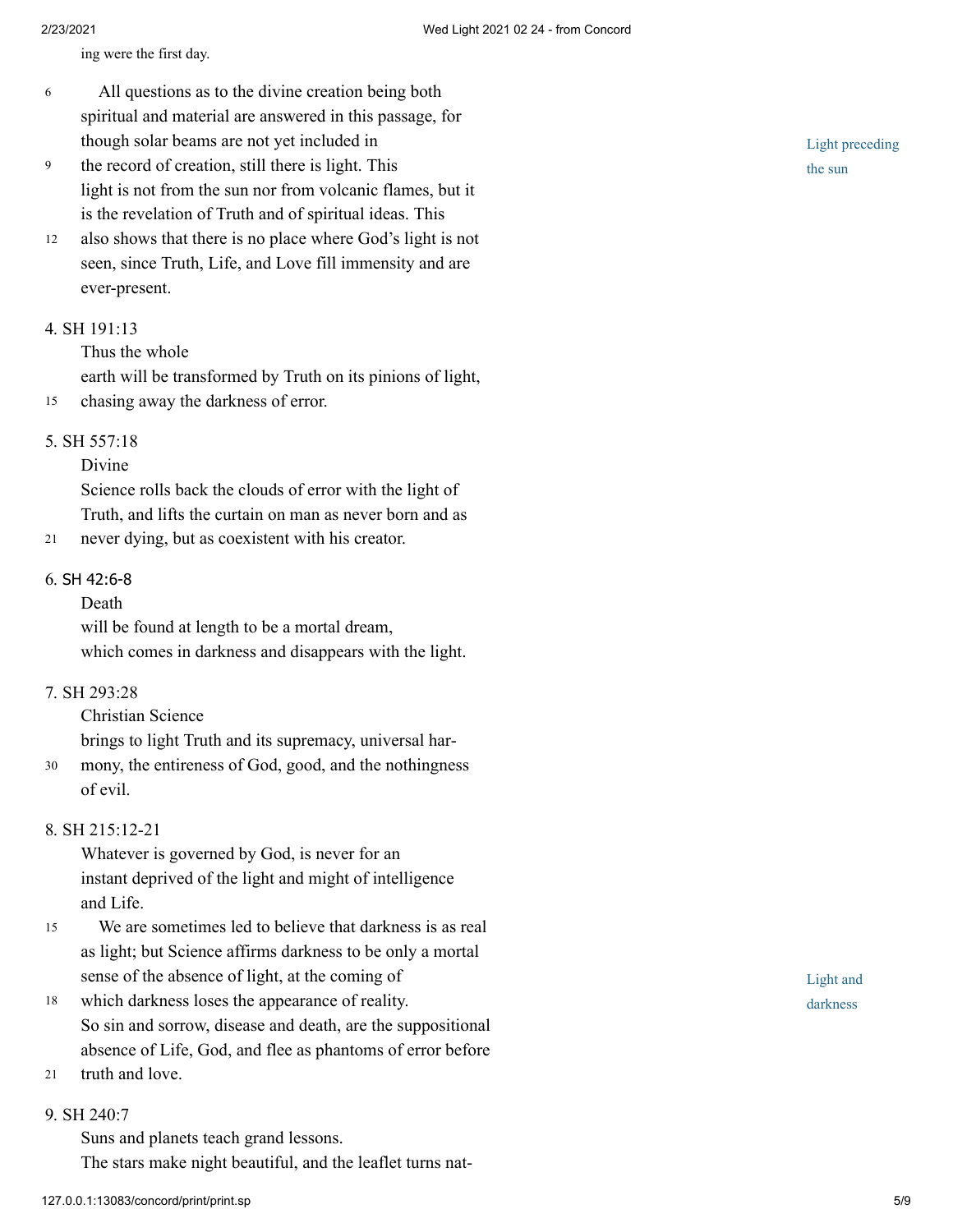9 urally towards the light.

## 10. [SH 458:32-3](http://www.concordworks.com/citation/SH%20458:32-3)

- Christianity causes men to turn naturally from matter 459:1 to Spirit, as the flower turns from darkness to light.
- Man then appropriates those things which "eye hath
- not seen nor ear heard." 3

## 11. [SH 266:24-29 \(to 1st .\)](http://www.concordworks.com/citation/SH%20266:24-29%20(to%201st%20.))

- Mortals must follow Jesus' sayings and his demonstra‐ tions, which dominate the flesh. Perfect and infinite Mind enthroned is heaven. The evil beliefs 24
- which originate in mortals are hell. Man is the idea of Spirit; he reflects the beatific presence, illuming the universe with light. 27

## 12. SH [418:29-32](http://www.concordworks.com/citation/SH%20418:29-32)

Tumors, ulcers,

tubercles, inflammation, pain, deformed joints, are wak‐ ing dream-shadows, dark images of mortal thought, which flee before the light of Truth. 30

## 13. [SH 282:31-1](http://www.concordworks.com/citation/SH%20282:31-1)

The rule of inversion infers from error its opposite, Truth; but Truth is the light which 283:1 dispels error.

## 14. [SH 295:16](http://www.concordworks.com/citation/SH%20295:16)

 The manifestation of God through mortals is as light passing through the window-pane. The light and the

- glass never mingle, but as matter, the glass is less opaque than the walls. The mortal mind through which Truth appears most vividly is that 18
- one which has lost much materiality — much error — in order to become a better transparency for Truth. Then, like a cloud melting into thin vapor, it no longer hides 21
- the sun. 24

## 15. [SH 305:6-8, 22-27](http://www.concordworks.com/citation/SH%20305:6-8,%2022-27)

Man, in the

likeness of his Maker, reflects the central light of being, the invisible God.

In

the illusion of life that is here to-day and

- gone to-morrow, man would be wholly mortal, were it not that Love, the divine Principle that obtains in divine Science, destroys all error and brings immor‐ 24
- tality to light. 27

Advancement by sacrifice

Beatific presence

Goodness transparent

Human reflection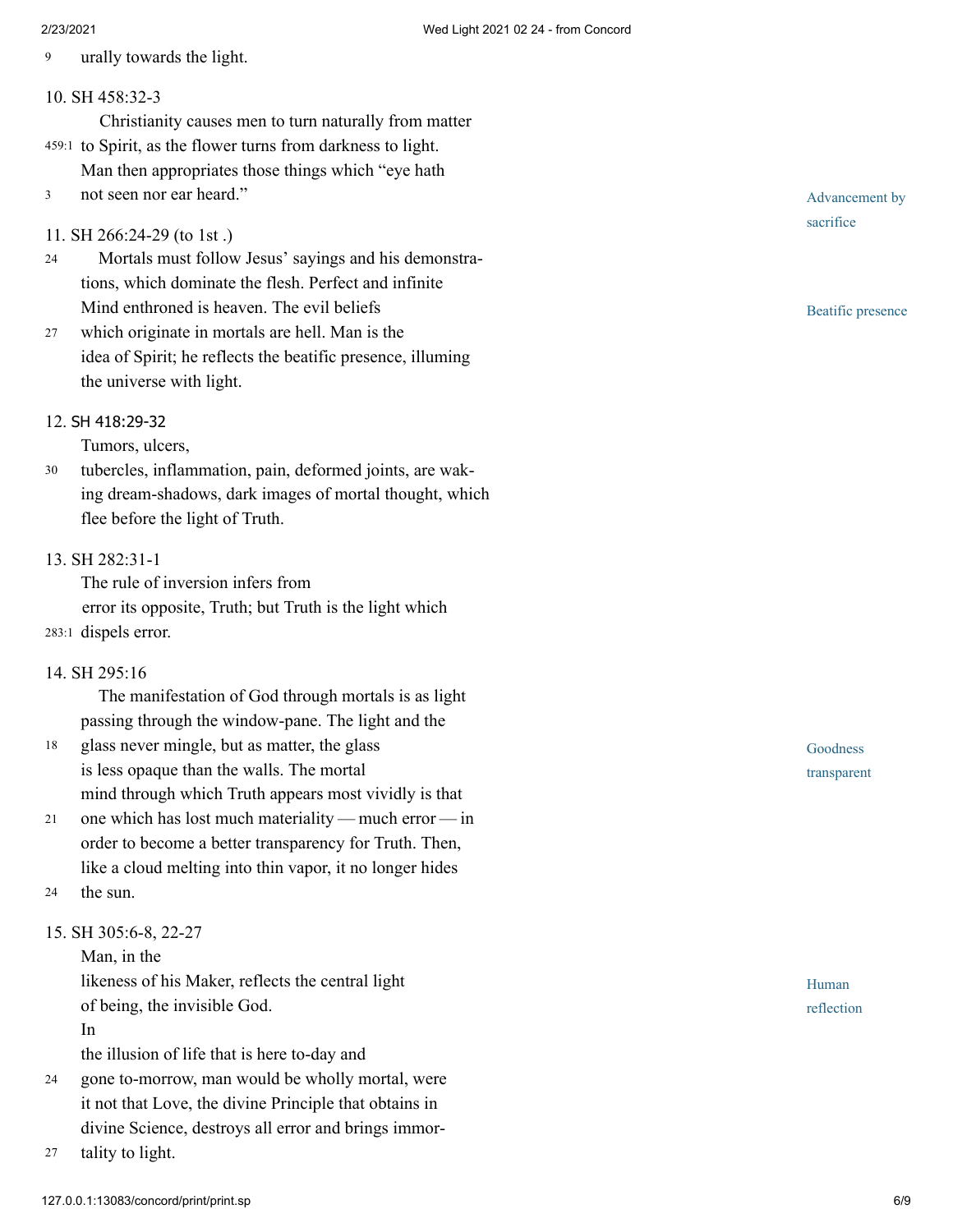16. [SH 347:14](http://www.concordworks.com/citation/SH%20347:14)

- Christ, as the spir‐ 12
- itual or true idea of God, comes now as of old, preaching the gospel to the poor, heal‐ ing the sick, and casting out evils. Is it error which 15
- is restoring an essential element of Christianity,  namely, apostolic, divine healing? No; it is the Science of Christianity which is restoring it, and is the light 18
- shining in darkness, which the darkness comprehends not. 21
- 17. [SH 474:31-2 \(to 1st .\)](http://www.concordworks.com/citation/SH%20474:31-2%20(to%201st%20.))

Truth destroys falsity and error, for light and darkness cannot dwell together. Light extinguishes the

- darkness, and the Scripture declares that there is "no 475:1 night there."
- 18. [SH 452:7-12](http://www.concordworks.com/citation/SH%20452:7-12)

 Walking in the light, we are accustomed to the light and require it; we cannot see in darkness. But eyes ac‐

- customed to darkness are pained by the light. When outgrowing the old, you should not fear to put on the new. Your advancing course may pro‐ 9
- voke envy, but it will also attract respect. 12

## 19. SH [367:17](http://www.concordworks.com/citation/SH%20367:17)

 A Christian Scientist occupies the place at this period of which Jesus spoke to his disciples, when he said: "Ye are the salt of the earth." "Ye are the light of the world. A city that is set on an hill can‐ 18

not be hid." Let us watch, work, and pray that this salt lose not its saltness, and that this light be not hid, but radiate and glow into noontide glory. 21

## **Hymns 486, 160, 592**

## **486**

.

.

God sends the Word, the holy Word, And grieving hearts are healed; Uplifted they beheld in light Man's heritage revealed; For this we bless You, Lord.

You send Your word, Your shining Word Of Truth, forever one, And all mankind rejoice to know The dream of sorrow done; For this we bless You, Lord.

Egotistic darkness

The salt of the earth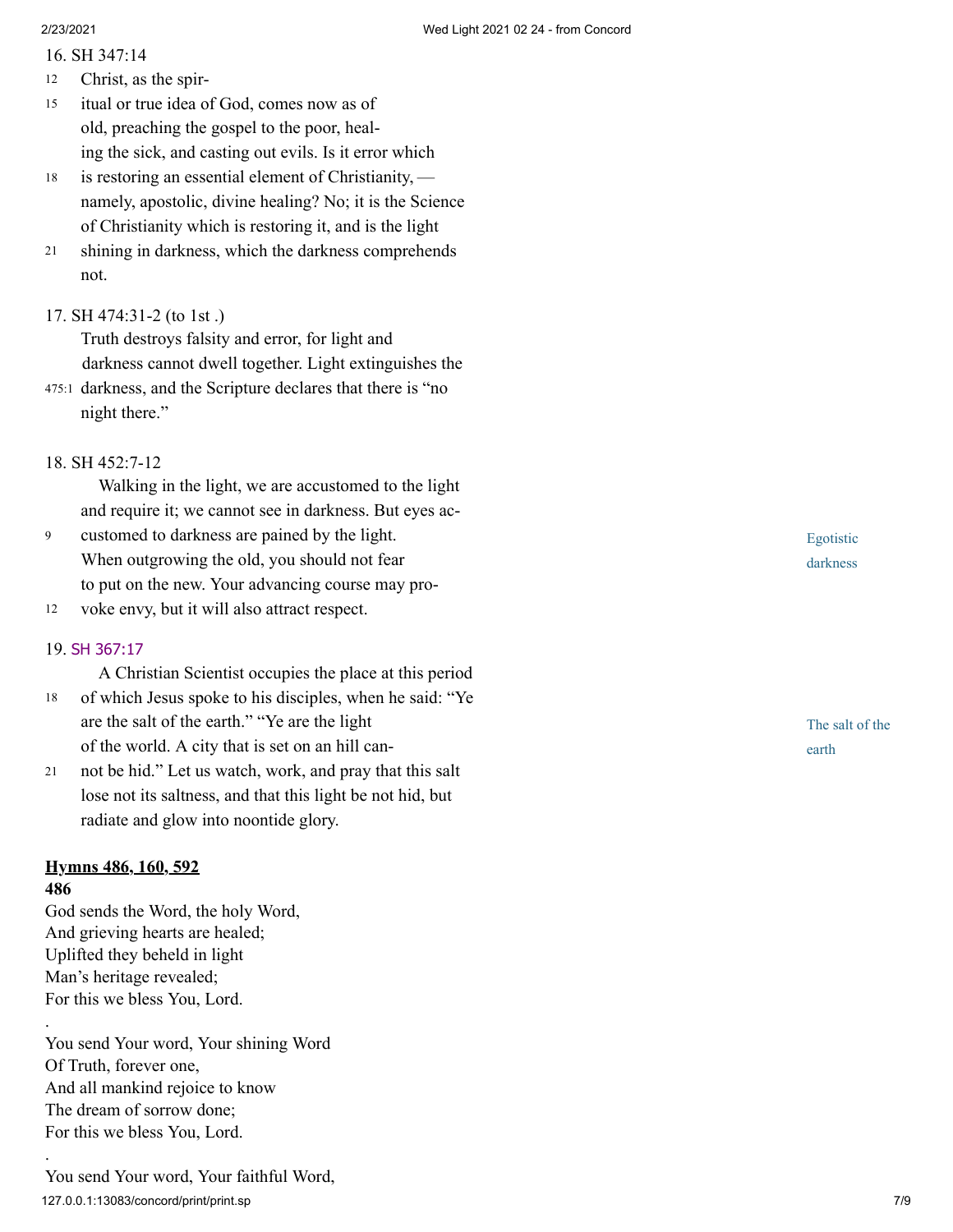And hosts who toil in vain Reject the falsehood ages taught And rise to Life again; For this we bless You, Lord

## **160**

.

.

.

.

.

It matters not what be thy lot, So Love doth guide; For storm or shine, pure peace is thine, Whate'er betide.

And of these stones, or tyrants' thrones, God able is To raise up seed—in thought and deed— To faithful His.

Aye, darkling sense, arise, go hence! Our God is good. False fears are foes—truth tatters those, When understood.

Love looseth thee, and lifteth me, Ayont hate's thrall: There Life is light, and wisdom might, And God is All.

The centuries break, the earth-bound wake, God's glorified! Who doth His will—His likeness still— Is satisfied.

#### . **592**

.

.

Refrain 1 We are walking in the light of God, We are walking in the light of God. We are walking in the light of God, We are walking in the light of God.

We are walking, we are walking, ooh We are walking in the light of God. We are walking, we are walking, ooh We are walking in the light of God.

## *Verse 1*

We are all God's children, expressions of one Mind, Living in the radiance of Spirit all divine. Every heart and nation is answering the call To a true salvation knowing God is All-in-all.

*Refrain 1*

.